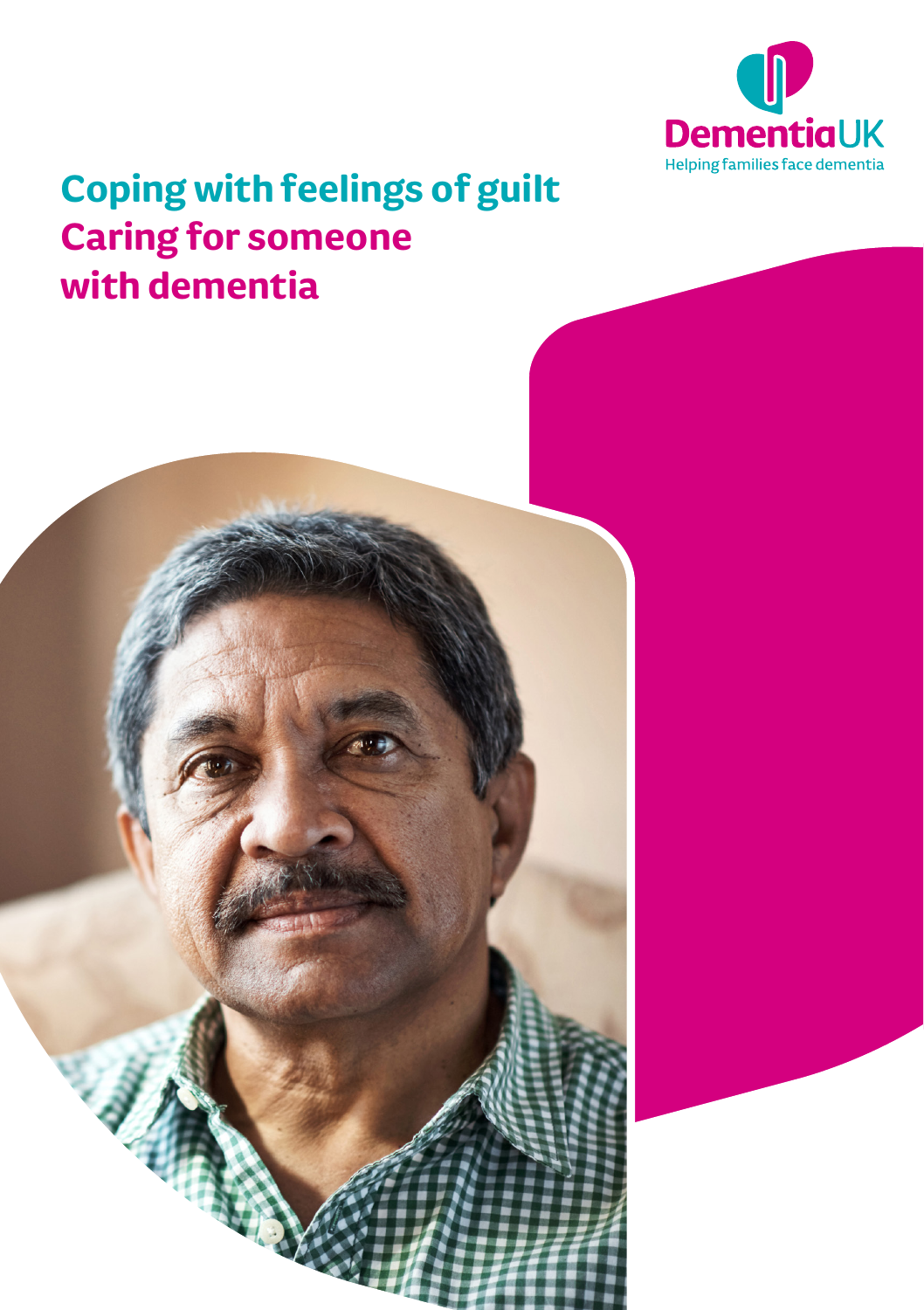## **Feeling guilty when caring for someone with dementia**

People who care for someone with dementia can often feel guilty. There are many reasons why these feelings of guilt can occur.

Looking after someone with dementia can be a 24-hour a day job, and you might feel guilty because you are tired and flagging, or simply not able to be with the person every minute, day and night. It is important to realise you cannot care for someone 24-hours a day.

You might feel guilty because you are not living up to your expectations of what a care giver should be, or to other people's expectations. Remember, you are only human, and it is a natural response to feel angry, distressed or resentful, at times.

Sometimes we make promises to loved ones about what we will do when they become unwell, for instance, "I will never put you into a care home".

However, circumstances change over time; back then, you did not have all the information about how things would affect you both. You might need to reconsider that promise or decision. It could be helpful to discuss the issue with the person with dementia, if they are able to understand, and/or other family members, so you are making these decisions together.

## **How can you cope with feelings of guilt**

Practically speaking, you can only care for someone well if you are in good health yourself, and that includes not being overwhelmed by feelings of stress or guilt.

Caring for someone with dementia can be extremely hard. Try to be kind to yourself: you did not ask for this job and you are doing the best you can. Guilt, unfortunately, is natural, and it might not be possible to stop guilt altogether – yet you do not have to be consumed by it.

Firstly, consider what the person with dementia would do if the roles were reversed. If your loved one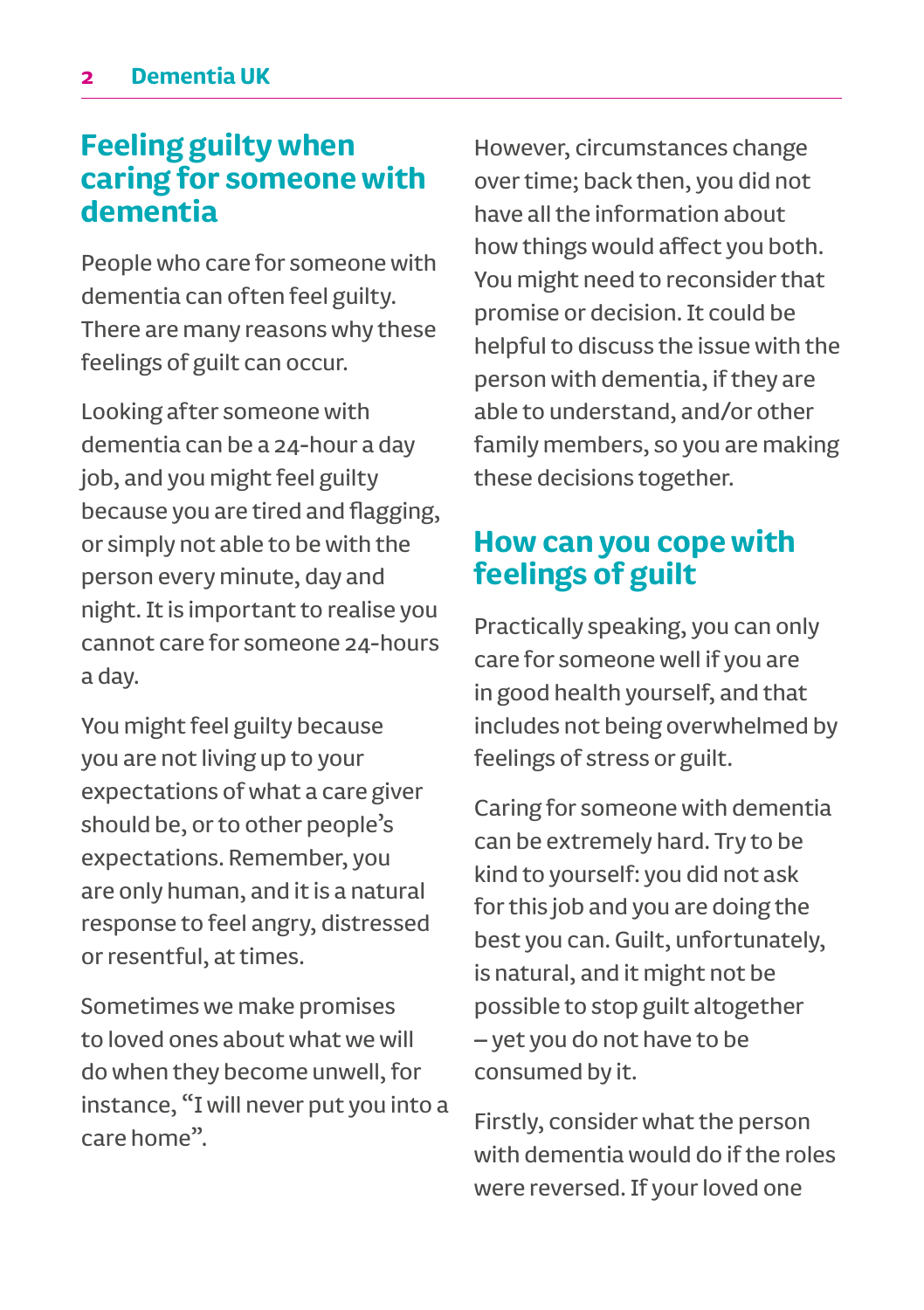was caring for you, what would you want them to do? When our circumstances change, the way we respond to them needs to change too. There is no shame in that.

Secondly, find out what help there is available in your area. You don't have to carry the entire responsibility alone; no one does. You could consider:

- Having a carer coming in on a regular basis to sit and talk with the person with dementia or to take them out for a walk, drive or to a cafe. This could enable you to recharge your batteries and have a break
- Asking for help from family and friends. Some people might think you are coping well and so might not offer help. People like to feel useful and may be pleased they were asked
- Requesting a carer's assessment from social services, as you may be entitled to respite
- Looking into what financial support you are entitled to. People diagnosed with dementia, and in some instances

their carers, may be entitled to Council Tax discounts, disregards and exemptions, Attendance Allowance (or Personal Independence Payment if dementia was diagnosed under 65 years of age) and you may be entitled to Carer's Allowance. This can all help with the cost of arranging some respite care

**Please don't struggle on alone. There are people and services available who you can contact for advice and support. Sometimes just a little bit of help can make all the difference.**

If you have any questions about local respite care, please speak with your GP or local social services. For any advice on coping with guilt, your financial entitlements, how to look into respite services, or anything else about dementia, call the Admiral Nurse Dementia Helpline on **0800 888 6678**.